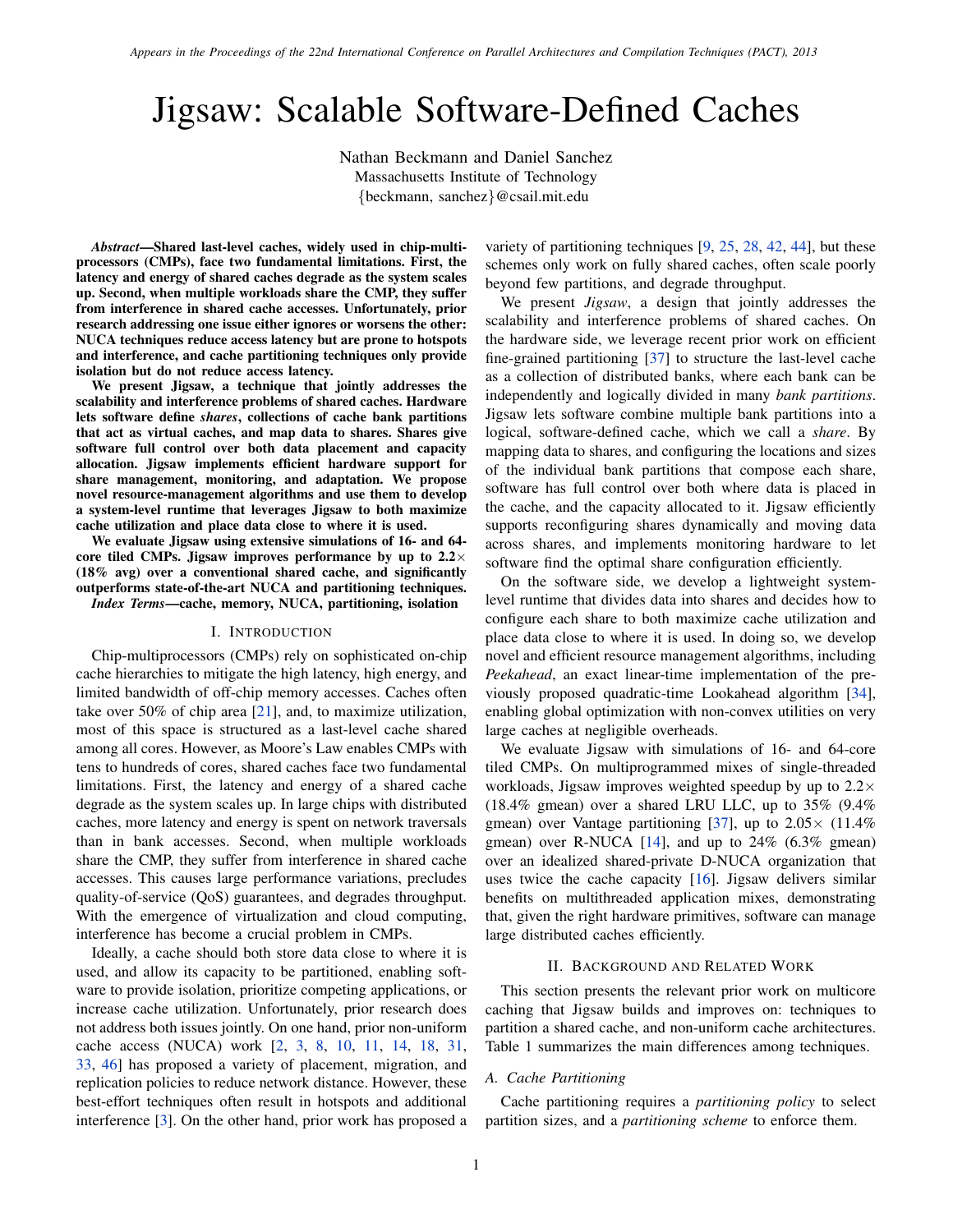<span id="page-1-0"></span>

| <b>Scheme</b>                               | <b>High</b> control | Lakedon Concord | <b>Isolation</b> | Jieger<br>Jieger |
|---------------------------------------------|---------------------|-----------------|------------------|------------------|
| Private caches<br>Shared caches             |                     |                 |                  |                  |
| Partitioned shared caches                   |                     |                 |                  |                  |
| Private-based D-NUCA<br>Shared-based D-NUCA | ه/ه<br>۰Λ           |                 |                  |                  |
| Jigsaw                                      |                     |                 |                  |                  |

Table 1. Desirable properties achieved by main cache organizations.

*Partitioning schemes:* A partitioning scheme should support a large number of partitions with fine-grained sizes, disallow interference among partitions, strictly enforce partition sizes, avoid hurting cache associativity or replacement policy performance, support changing partition sizes efficiently, and require small overheads. Achieving these properties is not trivial.

Several techniques rely on restricting the locations where a line can reside depending on its partition. Way-partitioning [\[9\]](#page-11-11) restricts insertions from each partition to its assigned subset of ways. It is simple, but it supports a limited number of coarsely-sized partitions (in multiples of way size), and partition associativity is proportional to its way count, sacrificing performance for isolation. To avoid losing associativity, some schemes can partition the cache by sets instead of ways [\[35,](#page-11-19) [43\]](#page-11-20), but they require significant changes to cache arrays. Alternatively, virtual memory and page coloring can be used to constrain the pages of a process to specific sets [\[25,](#page-11-12) [42\]](#page-11-14). While software-only, these schemes are incompatible with superpages and caches indexed using hashing (common in modern CMPs), and repartitioning requires costly recoloring (copying) of physical pages.

Caches can also be partitioned by modifying the allocation or replacement policies. These schemes avoid the problems with restricted line placement, but most rely on heuristics [\[28,](#page-11-13) [44,](#page-11-15) [45\]](#page-11-21), which provide no guarantees and often require many more ways than partitions to work well. In contrast, Vantage [\[37\]](#page-11-16) leverages the statistical properties of skew-associative caches [\[39\]](#page-11-22) and zcaches [\[36\]](#page-11-23) to implement partitioning efficiently. Vantage supports hundreds of partitions, provides strict guarantees on partition sizes and isolation, can resize partitions without moves or invalidations, and is cheap to implement (requiring  $\approx 1\%$  extra state and negligible logic). For these reasons, Jigsaw uses Vantage to partition each cache bank, although Jigsaw is agnostic to the partitioning scheme.

*Partitioning policies:* Partitioning policies consist of a monitoring mechanism, typically in hardware, that profiles partitions, and a controller, in software or hardware, that uses this information and sets partition sizes to maximize some metric, such as throughput [\[34\]](#page-11-17), fairness [\[25,](#page-11-12) [41\]](#page-11-24), or QoS [\[23\]](#page-11-25).

Utility-based cache partitioning (UCP) is a frequently used policy [\[34\]](#page-11-17). UCP introduces a *utility monitor* (UMON) per core, which samples the address stream and measures the partition's *miss curve*, i.e., the number of misses that the partition would have incurred with each possible number of

allocated ways. System software periodically reads these miss curves and repartitions the cache to maximize cache utility (i.e., the expected number of cache hits). Miss curves are often not convex, so deriving the optimal partitioning is NP-hard. UCP decides partition sizes with the Lookahead algorithm, an  $O(N^2)$  heuristic that works well in practice, but is too slow beyond small problem sizes. Although UCP was designed to work with way-partitioning, it can be used with other schemes [\[37,](#page-11-16) [45\]](#page-11-21). Instead of capturing miss curves, some propose to estimate them with analytical models [\[41\]](#page-11-24), use simplified algorithms, such as hill-climbing, that do not require miss curves [\[28\]](#page-11-13), or capture them offline [\[6\]](#page-11-26), which simplifies monitoring but precludes adaptation. Prior work has also proposed approximating miss curves by their convex fits and using efficient convex optimization instead of Lookahead [\[6\]](#page-11-26).

In designing Jigsaw, we observed that miss curves are often non-convex, so hill-climbing or convex approximations are insufficient. However, UCP's Lookahead is too slow to handle large numbers of fine-grained partitions. To solve this problem, we reformulate Lookahead in a much more efficient way, making it linear-time [\(Sec. IV\)](#page-4-0).

## *B. Non-Uniform Cache Access (NUCA) Architectures*

NUCA techniques [\[20\]](#page-11-27) reduce the access latency of large distributed caches, and have been the subject of extensive research. Static NUCA (S-NUCA) [\[20\]](#page-11-27) simply spreads the data across all banks with a fixed line-bank mapping, and exposes a variable bank access latency. Commercial designs often use S-NUCA [\[21\]](#page-11-0). Dynamic NUCA (D-NUCA) schemes improve on S-NUCA by adaptively placing data close to the requesting core [\[2,](#page-11-1) [3,](#page-11-2) [8,](#page-11-3) [10,](#page-11-4) [11,](#page-11-5) [14,](#page-11-6) [18,](#page-11-7) [31,](#page-11-8) [33,](#page-11-9) [46\]](#page-11-10). They involve a combination of *placement*, *migration*, and *replication* strategies. Placement and migration dynamically place data close to cores that use it, reducing access latency. Replication makes multiple copies of frequently used lines, reducing latency for widely read-shared lines (e.g., hot code), at the expense of some capacity loss.

*Shared- vs private-based NUCA:* D-NUCA designs often build on a *private-cache baseline*. Each NUCA bank is treated as a private cache, lines can reside in any bank, and coherence is preserved through a directory-based or snoopy protocol, which is often also leveraged to implement NUCA techniques. For example, Adaptive Selective Replication [\[2\]](#page-11-1) controls replication by probabilistically deciding whether to store a copy of a remotely fetched line in the local L2 bank; Dynamic Spill-Receive [\[33\]](#page-11-9) can spill evicted lines to other banks, relying on remote snoops to retrieve them. These schemes are flexible, but they require all LLC capacity to be under a coherence protocol, so they are either hard to scale (in snoopy protocols), or incur significant area, energy, latency, and complexity overheads (in directory-based protocols).

In contrast, some D-NUCA proposals build on a *sharedcache baseline* and leverage virtual memory to perform adaptive placement. Cho and Jin [\[11\]](#page-11-5) use page coloring and a NUCA-aware allocator to map pages to specific banks. Hardavellas et al. [\[14\]](#page-11-6) find that most applications have a few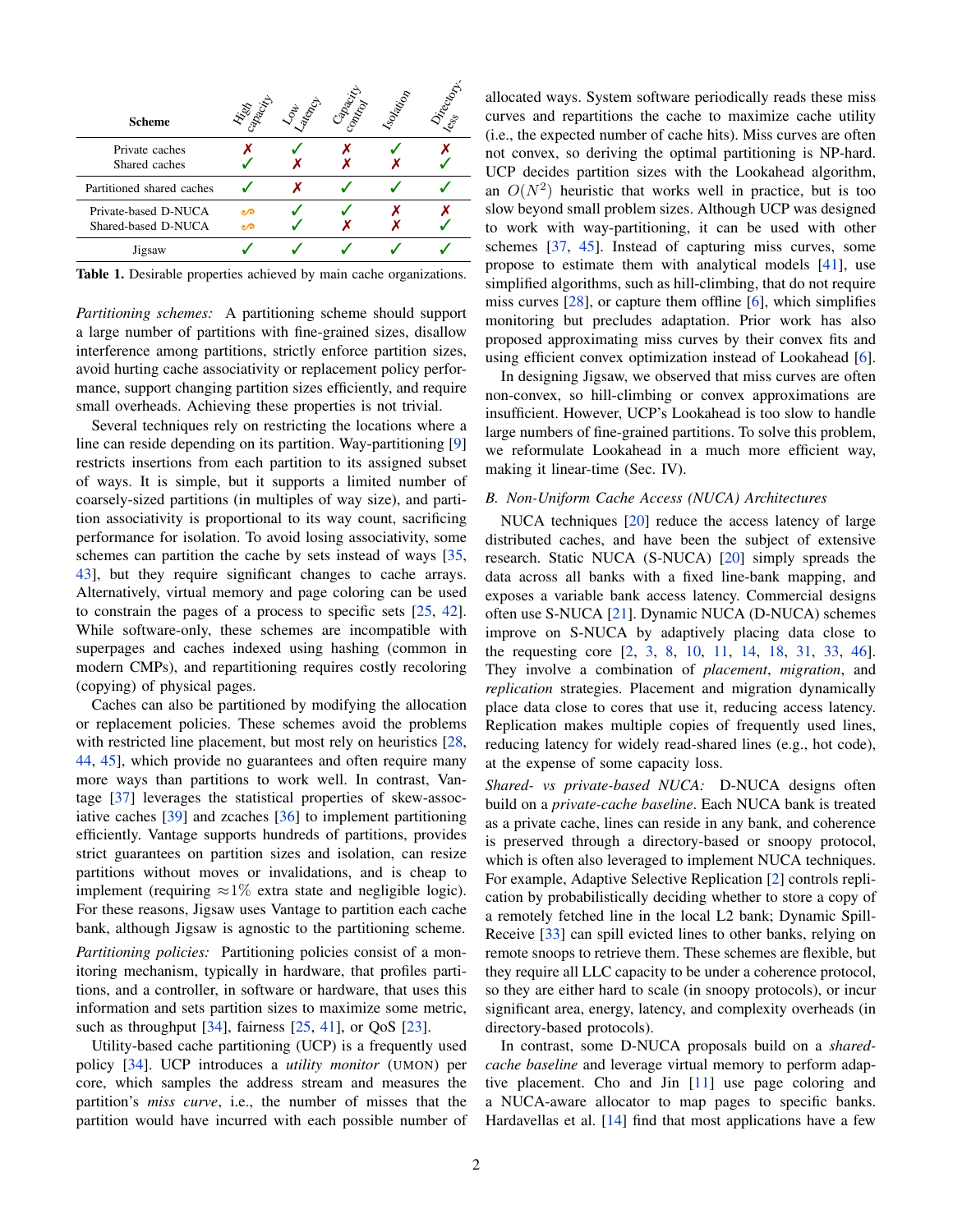distinct classes of accesses (instructions, private data, readshared, and write-shared data), and propose R-NUCA, which specializes placement and replication policies for each class of accesses on a per-page basis, and significantly outperforms NUCA schemes without this access differentiation. Sharedbaseline schemes are simpler, as they require no coherence for LLC data and have a simpler lookup mechanism. However, they may incur significant overheads if remappings are frequent or limit capacity due to restrictive mappings [\(Sec. VI\)](#page-7-0).

Jigsaw builds on a shared baseline. However, instead of mapping pages to locations as in prior work [\[11,](#page-11-5) [14\]](#page-11-6), we map pages to *shares* or logical caches, and decide the physical configuration of the shares independently. This avoids page table changes and TLB shootdowns on reconfigurations, though some reconfigurations still need cache invalidations.

*Isolation and partitioning in NUCA:* Unlike partitioning, most D-NUCA techniques rely on best-effort heuristics with little concern for isolation, so they often improve typical performance at the expense of worst-case degradation, further precluding QoS. Indeed, prior work has shown that D-NUCA often causes significant bank contention and uneven distribution of accesses across banks [\[3\]](#page-11-2). We also see this effect in Sec.  $VI - R-NUCA$  has the highest worst-case degradation of all schemes. Dynamic Spill-Receive mitigates this problem with a QoS-aware policy that avoids spills to certain banks [\[33\]](#page-11-9). This can protect a local bank from interference, but does not provide partitioning-like capacity control. Virtual Hierarchies rely on a logical two-level directory to partition a cache at bank granularity [\[29\]](#page-11-28), but this comes at the cost of doubling directory overheads and making misses slower.

Because conventional partitioning techniques (e.g., way-partitioning) only provide few partitions and often degrade performance, D-NUCA schemes seldom use them. ASP-NUCA [\[12\]](#page-11-29), ESP-NUCA [\[31\]](#page-11-8), and Elastic Cooperative Caching [\[16\]](#page-11-18) use way-partitioning to divide cache banks between private and shared levels. However, this division does not provide isolation, since applications interfere in the shared level. In contrast, Jigsaw partitions the cache into multiple isolated virtual caches that, due to smart placement, approach the low latency of private caches. These schemes often size partitions using hill-climbing (e.g., shadow tags [\[12\]](#page-11-29) or LRU way hit counters [\[16\]](#page-11-18)), which can get stuck in local optima, whereas Jigsaw captures full miss curves to make global decisions.

CloudCache [\[22\]](#page-11-30) implements virtual private caches that can span multiple banks. Each bank is way-partitioned, and partitions are sized with a distance-aware greedy algorithm based on UCP with a limited frontier. Unfortunately, CloudCache scales poorly to large virtual caches, as it uses N-chance spilling on evictions, and relies on broadcasts to serve local bank misses, reducing latency at the expense of significant bandwidth and energy (e.g., in a 64-bank cache with 8-way banks, in a virtual cache spanning all banks, a local miss will trigger a full broadcast, causing a 512-way lookup and a chain of 63 evictions). In contrast, Jigsaw implements *singlelookup* virtual *shared* caches, providing coordinated placement and capacity management without the overheads of a globally shared directory or multi-level lookups, and performs global (not limited-frontier) capacity partitioning efficiently using novel algorithms [\(Sec. IV\)](#page-4-0).

## III. JIGSAW HARDWARE

<span id="page-2-0"></span>Jigsaw exposes on-chip caches to software and enables their efficient management using a small set of primitives. First, Jigsaw lets software explicitly divide a distributed cache in collections of *bank partitions*, which we call *shares*. Shares can be dynamically reconfigured by changing the size of each bank partition. Second, Jigsaw provides facilities to map data to shares, and to quickly migrate data among shares. Third, Jigsaw implements share monitoring hardware to let software find the optimal share configuration efficiently.

## *A. Shares*

[Fig. 1](#page-3-0) illustrates the overall organization of Jigsaw. Jigsaw banks can be divided in *bank partitions*. Jigsaw is agnostic to the partitioning scheme used, as well as the array type and replacement policy. As discussed in [Sec. II,](#page-0-0) in our evaluation we select Vantage partitioning due to its ability to partition banks at a fine granularity with minimal costs.

*Shares* are configurable collections of bank partitions, visible to software. Each share has a unique id number and comprises a set of bank partitions that can be sized independently. The share size is the sum of its bank partition sizes. The share id is independent from the individual partition ids.

We could exploit shares in two ways. On the one hand, we could assign cores to shares, having shares behave as virtual private caches. This is transparent to software, but would require a coherence directory for LLC data. On the other hand, we can map data to shares. This avoids the need for coherence beyond the private (L2) caches, as each line can only reside in a single location. Mapping data to shares also enables specializing shares to different types of data (e.g., shared vs thread-private [\[14\]](#page-11-6)). For these reasons, we choose to map data to shares.

Jigsaw leverages the virtual memory subsystem to map data to shares. [Fig. 1](#page-3-0) illustrates this implementation, highlighting the microarchitectural structures added and modified. Specifically, we add a share id to each page table entry, and extend the TLB to store the share id. Active shares must have unique ids, so we model 16-bit ids. Share ids are needed in L2 accesses, so these changes should not slow down page translations.

On a miss on the private cache levels, a per-core *sharebank translation buffer* (STB) finds the bank the line maps to, as well as its bank partition. [Fig. 1](#page-3-0) depicts the per-core STBs. Each STB has a small number of resident shares. Like in a software-managed TLB, an access to a non-resident share causes an exception, and system software can refill the STB. As we will see in [Sec. IV,](#page-4-0) supporting a small number of resident shares per core (typically 4) is sufficient. Each share descriptor consists of an array of  $N$  bank and bank partition ids. To perform a translation, we hash the address, and use the hash value to pick the array entry used. We take the STB translation latency out of the critical path by doing it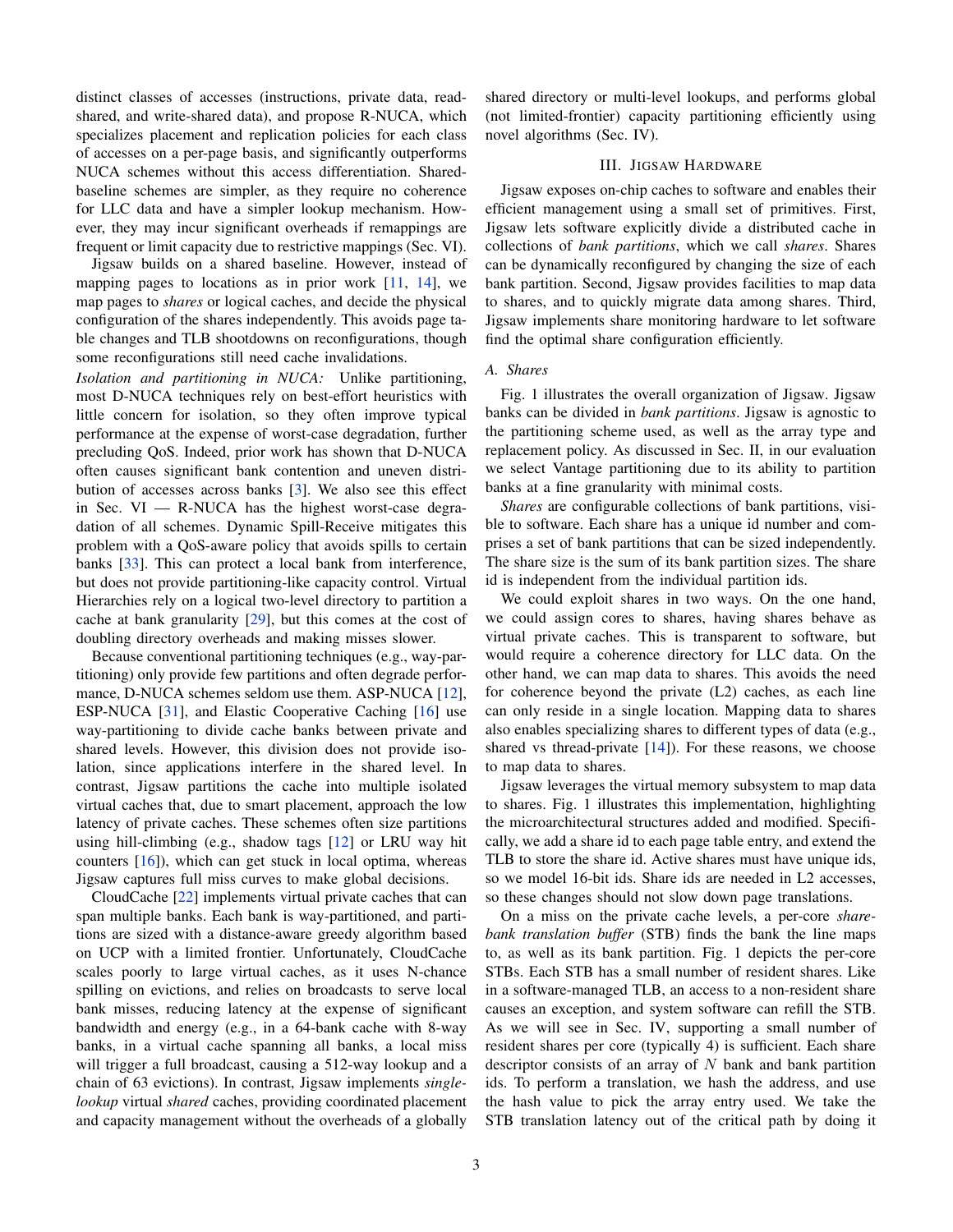<span id="page-3-0"></span>

Figure 1. Jigsaw overview: target tiled CMP, tile configuration with microarchitectural changes and additions introduced by Jigsaw, and Share-Bank Translation Buffer (STB).

Figure 2. Jigsaw L3 access, including STB lookup in parallel with L2 access.

speculatively on L2 accesses. [Fig. 2](#page-3-0) details the different steps involved in a Jigsaw cache access.

There are several interesting design dimensions in the STB. First, the hash function can be as simple as bit-selection. However, to simplify share management, the STB should divide the requests into sub-streams *with statistically similar access patterns*. A more robust hash function can achieve this. Specifically, we use an  $H_3$  hash function (H in [Fig. 1\)](#page-3-0), which is universal and efficient to implement in hardware [\[7\]](#page-11-31). All STBs implement the same hash function. Second, increasing N, the number of entries in a share descriptor, lets us finetune the load we put on each bank to adapt to heterogeneous bank partition sizes. For example, if a share consists of two bank partitions, one twice the size of the other, we'd like 66% of the requests to go to the larger bank partition, and 33% to the smaller one.  $N = 2$  does not allow such division, but  $N = 3$  does. In our implementation, we choose N equal to the number of banks, so shares spanning few bank partitions can be finely tuned to bank partition sizes, but large shares that span most banks can not. For a 64-core system with 64 banks in which each bank has 64 partitions, bank and bank partition ids are 6 bits, and each share descriptor takes 768 bits (96 bytes). Supporting four shares can be done with less than 400 bytes, a 0.2% storage overhead over the private cache sizes. Alternatively, more complex weighted hash functions or more restrictive mappings can reduce this overhead.

### *B. Dynamic Adaptation*

So far we have seen how Jigsaw works on a static configuration. To be adaptive, however, we must also support both reconfiguring a share and remapping data to another share.

*Share reconfiguration:* Shares can be changed in two dimensions. First, per-bank partition sizes can be dynamically changed. This concerns the bank partitioning technique used (e.g., in Vantage, this requires changing a few registers [\[37\]](#page-11-16)), and is transparent to Jigsaw. Second, the share descriptor (i.e., the mapping of lines to bank partitions) should also be changed at runtime, to change either the bank partitions that conform the share, or the load put on each bank partition.

To support share descriptor reconfiguration, we introduce hardware support for bulk invalidations. On a reconfiguration, the new STB descriptors are loaded and each bank walks the whole array, invalidating lines from shares that have been reassigned to other banks. When a bulk invalidation is in progress, accesses to lines in the same bank partition are NACKed, causing an exception at the requesting core. This essentially quiesces the cores that use the bank partition until the invalidation completes.

Bulk invalidations may seem heavy-handed, but they avoid having a directory. We have observed that bulk invalidations take 30-300 K cycles. Since we reconfigure every 50 M cycles, and only a fraction of reconfigurations cause bulk invalidations, this is a minor overhead given the hardware support. For our benchmarks, more frequent reconfigurations show little advantage, but this may not be the case with highly variable workloads. We defer investigating additional mechanisms to reduce the cost of bulk invalidations (e.g., avoiding stalls or migrating instead of invalidating) to future work.

These tradeoffs explain why we have chosen partitionable banks instead of a large number of tiny, unpartitionable banks. Partitionable banks incur fewer invalidations, and addressing a small number of banks reduces the amount of state in the share descriptor and STB. Finally, increasing the number of banks would degrade NoC performance and increase overheads [\[26\]](#page-11-32).

*Page remapping:* To classify pages dynamically [\(Sec. IV\)](#page-4-0), software must also be able to remap a page to a different share. A remap is similar to a TLB shootdown: the initiating core quiesces other cores where the share is accessible with an IPI; it then issues a bulk invalidation of the page. Once all the banks involved finish the invalidation, the core changes the share in the page table entry. Finally, quiesced cores update the stale TLB entry before resuming execution. Page remaps typically take a few hundred cycles, less than the associated TLB shootdown, and are rare in our runtime, so their performance effects are negligible.

Invalidations due to both remappings and reconfigurations could be avoided with an extra directory between Jigsaw and main memory. [Sec. VI](#page-7-0) shows that this is costly and not needed, as reconfiguration overheads are negligible.

## <span id="page-3-1"></span>*C. Monitoring*

In order to make reasonable partitioning decisions, software needs monitoring hardware that gives accurate, useful and timely information. As discussed in [Sec. II,](#page-0-0) utility monitors (UMONs) [\[34\]](#page-11-17) are an efficient way to gather miss curves. Prior partitioning schemes use per-core UMONs [\[34,](#page-11-17) [37\]](#page-11-16), but this is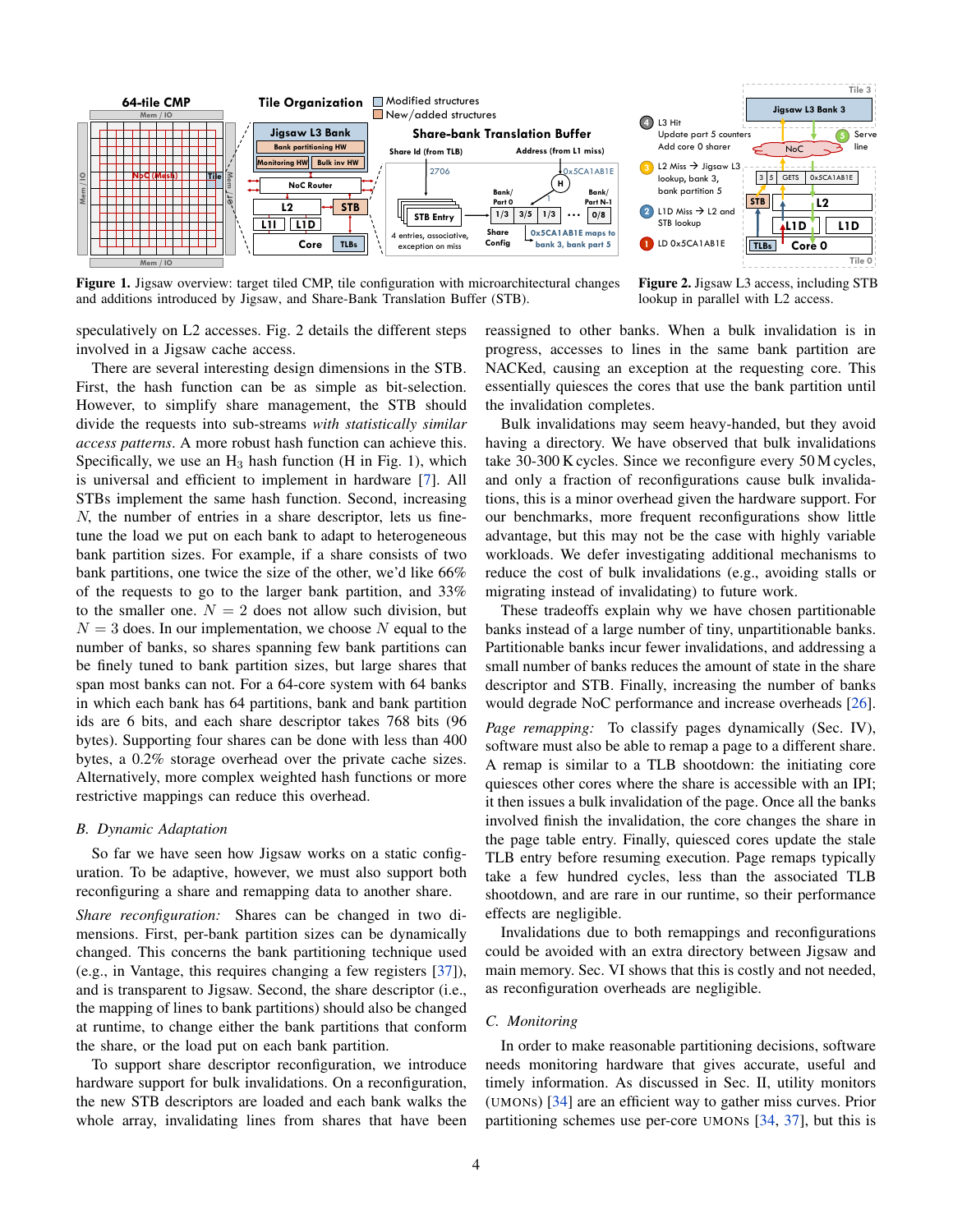<span id="page-4-1"></span>

Figure 3. Jigsaw monitoring hardware. As in UMON-DSS [\[34\]](#page-11-17), the tag array samples accesses and counts hits per way to produce miss curves. The limit register finely controls the UMON's sampling rate.

insufficient in Jigsaw, as shares can be accessed from multiple cores, and different cores often have wildly different access patterns to the same data. Instead, Jigsaw generates per-share miss curves by adding UMONs to each bank.

UMONs were originally designed to work with set-associative caches, and worked by sampling a small but statistically significant number of sets. UMONs can also be used with other cache designs [\[37\]](#page-11-16) by sampling a fraction of cache accesses at the UMON. Given high enough associativity, a sampling ratio of UMON lines :  $S$  behaves like a cache of  $S$  lines. Moreover, the number of UMON ways determines the resolution of the miss curve: an  $N$ -way UMON yields  $N+1$ -point miss curves.

Partitioning schemes with per-core UMONs implicitly use a fixed sampling ratio UMON lines : cache lines. This is insufficient in Jigsaw, because shares can span multiple banks. To address this, we introduce an *adaptive sampling* mechanism, shown in [Fig. 3.](#page-4-1) Each UMON has a 32-bit *limit register*, and only addresses whose hash value is below this limit are inserted into the UMON. Changing the limit register provides fine control over the UMON's sampling rate.

For single-bank shares, a ratio  $r_0 =$ UMON lines : LLC lines lets Jigsaw model the full cache, but this is inadequate for multi-bank shares. To see why, consider a share allocated 100 KB, split between two bank partitions allocated 67 KB and 33 KB. The STB spreads accesses across banks, so each bank sees a statistically similar request stream, but sampled proportionally to bank partition size: 2/3 of the accesses are sent to the first partition, and  $1/3$  to the second. Consequently, the first bank partition's UMON would behave like a cache of  $1.5\times$  the LLC size, and the second as a cache of  $3\times$  the LLC size. Using a fixed sampling ratio of  $r_0$  would be wasteful. By using  $r_1 = 3/2 \cdot r_0$  and  $r_2 = 3 \cdot r_0$ , *Jigsaw counters the sampling introduced by the STB*, and both UMONs model LLC size precisely.

In general, if the STB sends a fraction  $f_i$  of requests to bank partition *i*, then a sampling ratio  $r_i = r_0/f_i$  models LLC capacity, and Jigsaw produces the share's miss curve by averaging the bank partitions' curves. Moreover, when shares span multiple banks, one or a few UMONs suffice to capture accurate miss curves. Jigsaw therefore only implements a few UMONs per bank (four in our evaluation) and dynamically assigns them to shares using a simple greedy heuristic, ensuring that each share has at least one UMON. This makes the number of UMONs scale with the number of shares, not bank partitions.

Finally, in order to make sound partitioning decisions, miss curves must have sufficiently high resolution, which is determined by the number of UMON ways. While a small number of UMON ways is sufficient to partition small caches as in prior work [\[34,](#page-11-17) [37\]](#page-11-16), partitioning a large, multi-banked cache among many shares requires higher resolution. For example, for a 1 MB cache, a 32-way UMON has a resolution of 32 KB. In a 64-bank cache with 1 MB banks, on the other hand, the same UMON's resolution is 2 MB. This coarse resolution affects partitioning decisions, hurting performance, as our evaluation shows [\(Sec. VI-D\)](#page-10-0). For now, we ameliorate this problem by implementing 128-way UMONs and linearly interpolating miss curves. Though high, this associativity is still practical since UMONs only sample a small fraction of accesses. Results show that even higher associativities are beneficial, although this quickly becomes impractical. We defer efficient techniques for producing higher-resolution miss curves to future work.

#### IV. JIGSAW SOFTWARE

<span id="page-4-0"></span>Shares are a general mechanism with multiple potential uses (e.g., maximizing throughput or fairness, providing strict process isolation, implementing virtual local stores, or avoiding side-channel attacks). In this work, we design a system-level runtime that leverages Jigsaw to jointly improve cache utilization and access latency transparently to user-level software. The runtime first classifies data into shares, then periodically decides how to size and where to place each share.

## *A. Shares and Page Mapping*

Jigsaw defines three types of shares: global, per-process, and per-thread. Jigsaw maps pages accessed by multiple processes (e.g., OS code and data, library code) to the (unique) global share. Pages accessed by multiple threads in the same process are mapped to a per-process share. Finally, each thread has a per-thread share. With this scheme, each core's STB uses three entries, but there are a large number of shares in the system.

Similar to R-NUCA [\[14\]](#page-11-6), page classification is done incrementally and lazily, at TLB/STB miss time. When a thread performs the first access to a page, it maps it to its per-thread share. If another thread from the same process tries to access the page, the page is remapped to the per-process share. On an access from a different process (e.g., due to IPC), the page is remapped to the global share. When a process finishes, its shares are deallocated and bulk-invalidated.

#### *B. Share Sizing: Peekahead*

The Jigsaw runtime first decides how to size each share, then where to place it. This is based on the observation that reducing misses often yields higher benefits than reducing access latency, and considering sizing and placement independently greatly simplifies allocation decisions. Conceptually, sizing shares is no different than in UCP: the runtime computes the per-share miss curves as explained in [Sec. III,](#page-2-0) then runs Lookahead [\(Sec. II\)](#page-0-0) to compute the share sizes that maximize utility, or number of hits.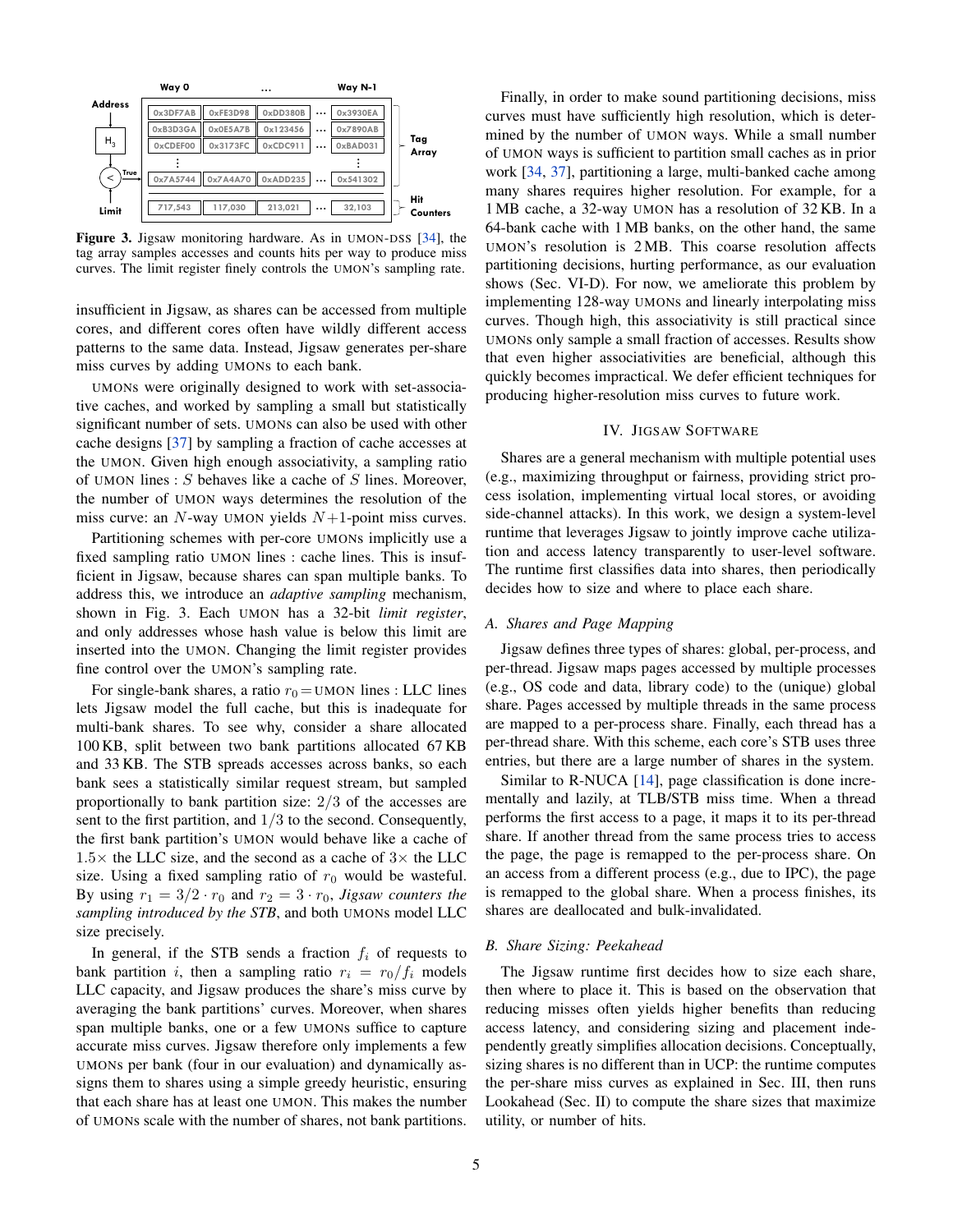<span id="page-5-0"></span>

Cache Size  $\Longrightarrow$ 

Figure 4. Non-convex miss curve (blue), and its convex hull (red).

<span id="page-5-1"></span>

| Maximum allocation, $S'$ |  |  |  |  |                                                          |  |  |  |
|--------------------------|--|--|--|--|----------------------------------------------------------|--|--|--|
|                          |  |  |  |  | $S' < D$ $D < S' < F$ $F < S' < G$ $G < S' < H$ $H < S'$ |  |  |  |
|                          |  |  |  |  |                                                          |  |  |  |
|                          |  |  |  |  |                                                          |  |  |  |
| ă                        |  |  |  |  |                                                          |  |  |  |
|                          |  |  |  |  |                                                          |  |  |  |

Table 2. Maximal utility allocations for [Fig. 4](#page-5-0) across the entire domain from all possible starting positions.

Unfortunately, using Lookahead is unfeasible. Lookahead greedily allocates space to the partition that provides the highest *utility per unit* (hits per allocation quantum). Because miss curves are not generally convex, on each step Lookahead traverses each miss curve looking for the maximum utility per unit it can achieve with the remaining unallocated space. This results in an  $O(P \cdot S^2)$  run-time, where P is the number of partitions and  $S$  is the cache size in allocation quanta, or "buckets". With way-partitioning,  $S$  is small (the number of ways) and this is an acceptable overhead. In Jigsaw, banks can be finely partitioned, and we must consider all banks jointly. Lookahead is too inefficient at this scale.

To address this, we develop the *Peekahead* algorithm, an exact  $O(P \cdot S)$  implementation of Lookahead. We leverage the insight that the point that achieves the maximum utility per unit is the next one in the *convex hull* of the miss curve. For example, [Fig. 4](#page-5-0) shows a non-convex miss curve (blue) and its convex hull (red). With an unlimited budget, i.e., abundant unallocated cache space, and starting from A, D gives maximal utility per unit (steepest slope); starting from D, H gives the maximal utility per unit; and so on along the convex hull. With a limited budget, i.e. if the remaining unallocated space limits the allocation to  $S'$ , the point that yields maximum utility per unit is the next one in the convex hull of the miss curve in the region  $[0, S']$ . For example, if we are at D and are given limit  $S'$  between  $\overline{F}$  and  $G$ , the convex hull up to S' is the line  $\overline{DFS'}$  and F yields maximal utility per unit. Conversely, if  $S'$  lies between  $G$  and  $H$ , then the convex hull is  $\overline{DS'}$ , S' is the best option, and the algorithm terminates (all space is allocated).

If we know these *points of interest* (POIs), the points that constitute all reachable convex hulls, traversing the miss curves on each allocation becomes unnecessary: given the current allocation, the next relevant POI always gives the maximum utility per unit. For example, in [Fig. 4,](#page-5-0) the only POIs are  $A$ ,  $D, F,$  and  $H$ ; [Table 2](#page-5-1) shows all possible decisions. [Fig. 5](#page-5-2)

<span id="page-5-2"></span>

Figure 5. Points of interest (POIs) for several example miss curves. Dashed lines denote their convex hulls.

shows several example miss curves and their POIs. Note that some POIs do not lie on the full convex hull (dashed lines), but are always on the convex hull of some sub-domain.

Peekahead first finds all POIs in  $O(S)$  for each partition. This is inspired by the three coins algorithm [\[30\]](#page-11-33). For example, we construct the convex hull  $\overline{ADHI}$  in [Fig. 4](#page-5-0) by considering points from left to right. At each step, we add the next point to the hull, and then backtrack to remove previous points that no longer lie on the hull. We begin with the line  $\overline{AB}$ . C is added to form  $\overline{ABC}$ , and then we backtrack. Because B lies above  $\overline{AC}$ , it is removed, leaving  $\overline{AC}$ . Similarly, D replaces C, leaving  $\overline{AD}$ . Next, E is added to form  $\overline{ADE}$ , but since D lies below  $\overline{AE}$ , it is *not* removed. Continuing, F replaces E, G replaces  $F$ ,  $H$  replaces  $G$ , and finally  $I$  is added to give the convex hull ADHI.

We extend this algorithm to build all convex hulls over  $[0, X]$  for any X up to S, which produces all POIs. We achieve this in  $O(S)$  by not always deleting points during backtracking. Instead, we mark points in convex regions with the x-coordinate at which the point becomes obsolete, termed the *horizon* (e.g., F's horizon is G). Such a point is part of the convex hull up to its horizon, after which it is superseded by the higher-utility-per-unit points that follow. However, if a point is in a concave region then it is not part of any convex hull, so it is deleted (e.g.,  $C$  and  $G$ ).

[Algorithm 1](#page-6-0) shows the complete Peekahead algorithm. First, ALLHULLS preprocesses each share's miss curve and computes its POIs. Then, PEEKAHEAD divides cache space across shares iteratively using a max-heap. In practice, ALL-HULLS dominates the run-time of [Algorithm 1](#page-6-0) at  $O(P \cdot S)$ , as [Sec. VI-D](#page-10-1) confirms. We provide a detailed analysis of Peekahead's run-time and correctness in a technical report [\[4\]](#page-11-34).

## *C. NUCA-Aware Share Placement*

Once the Jigsaw runtime sizes all shares, it places them over cache banks using a simple greedy heuristic. Each share starts with its allocation given by PEEKAHEAD, called the budget. The goal of the algorithm is for each share to exhaust its budget on banks as close to the source as possible. The source is the core or "center of mass" of cores that generate accesses to a share. The distance of banks from the source is precomputed for each partition and passed as the lists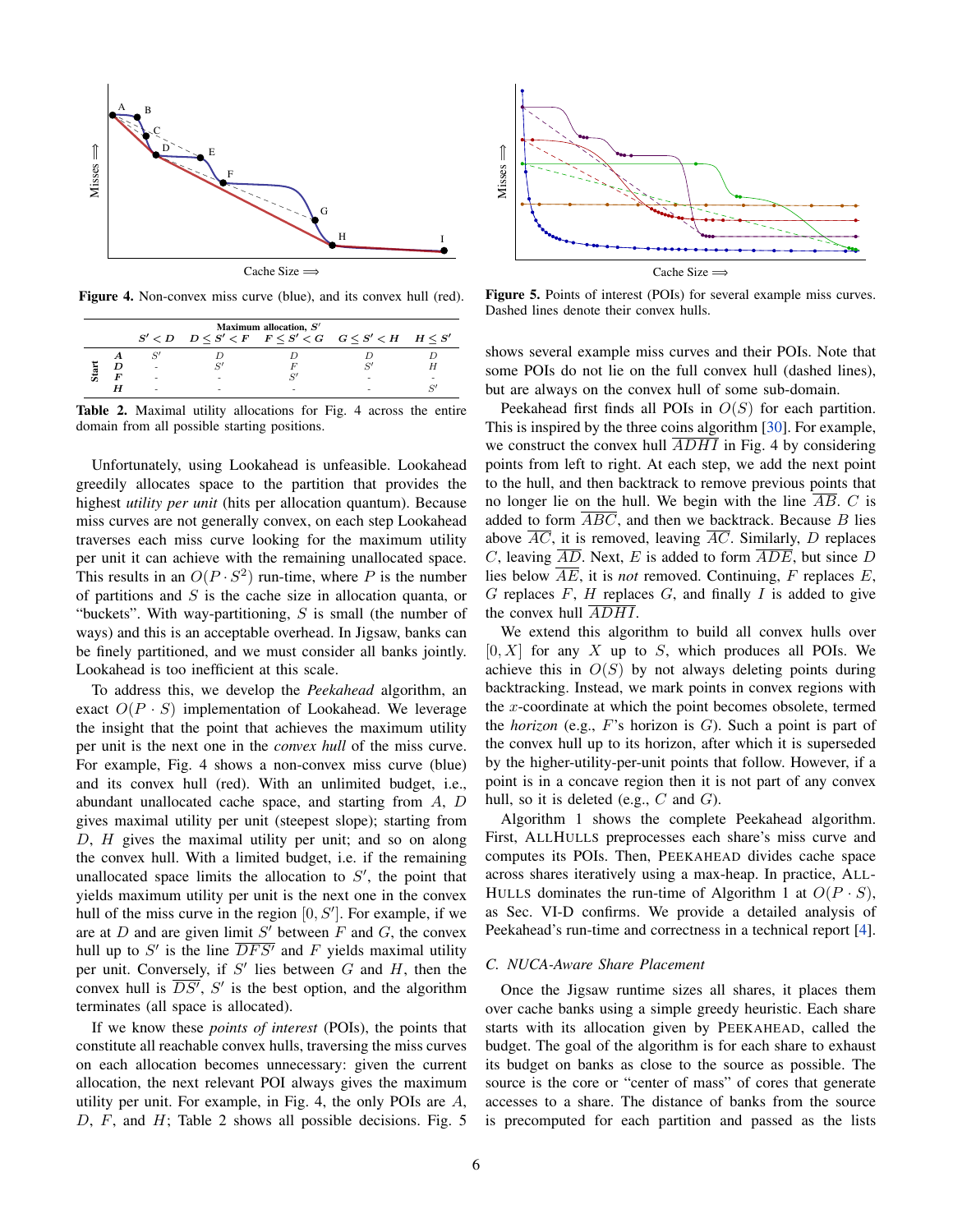<span id="page-6-0"></span>Algorithm 1. The Peekahead algorithm. Compute all reachable convex hulls and use the convexity property to perform Lookahead in linear time. Letters in comments refer to points in [Fig. 4.](#page-5-0) AB is the line connecting  $A$  and  $B$ .

| <b>Inputs:</b> A single miss curve: $M$ , Cache size: $S$<br><b>Returns:</b> POIs comprising all convex hulls over $[0, X] \forall 0 \le X \le S$ |                                                                                         |  |  |  |  |  |  |
|---------------------------------------------------------------------------------------------------------------------------------------------------|-----------------------------------------------------------------------------------------|--|--|--|--|--|--|
| 1: function ALLHULLS $(M, S)$                                                                                                                     |                                                                                         |  |  |  |  |  |  |
| 2:                                                                                                                                                | start $\leftarrow (0, M(0), \infty)$<br>$\triangleright$ POIs are $(x, y, horizon)$     |  |  |  |  |  |  |
| 3:                                                                                                                                                | $\text{pois}[\ldots] \leftarrow \{\text{start}\}$<br>$\triangleright$ Vector of POIs    |  |  |  |  |  |  |
| 4:                                                                                                                                                | $hull[] \leftarrow \{pois.H$ EAD} $\triangleright$ Current convex hull; references pois |  |  |  |  |  |  |
| 5:                                                                                                                                                | for $x \leftarrow 1$ to $S$ :                                                           |  |  |  |  |  |  |
| 6:                                                                                                                                                | $next \leftarrow (x, M(x), \infty)$                                                     |  |  |  |  |  |  |
| 7:                                                                                                                                                | for $i \leftarrow$ hull. LENGTH $-1$ to 1:<br>$\triangleright$ Backtrack?               |  |  |  |  |  |  |
| 8:                                                                                                                                                | candidate $\leftarrow$ hull[i]                                                          |  |  |  |  |  |  |
| 9:                                                                                                                                                | $prev \leftarrow \text{hull}[i-1]$                                                      |  |  |  |  |  |  |
| 10:                                                                                                                                               | if candidate is not BELOW prev next:                                                    |  |  |  |  |  |  |
| 11:                                                                                                                                               | hull.POPBACK()<br>$\triangleright$ Remove from hull                                     |  |  |  |  |  |  |
| 12:                                                                                                                                               | if candidate. $x \geq x - 1$ :                                                          |  |  |  |  |  |  |
| 13:                                                                                                                                               | pois.POPBACK()<br>$\triangleright$ Not a POI $(C, G)$                                   |  |  |  |  |  |  |
| 14:                                                                                                                                               | else :                                                                                  |  |  |  |  |  |  |
| 15:<br>16:                                                                                                                                        | candidate. $horizon \leftarrow x - 1 \triangleright$ POI not on hull $(F)$              |  |  |  |  |  |  |
| 17:                                                                                                                                               | else :<br>break<br>$\triangleright$ POI and predecessors valid (for now)                |  |  |  |  |  |  |
| 18:                                                                                                                                               | pois.PUSHBACK(next)<br>$\triangleright$ Add POI                                         |  |  |  |  |  |  |
| 19:                                                                                                                                               | hull.PUSHBACK(pois.TAIL)                                                                |  |  |  |  |  |  |
| 20:                                                                                                                                               | return pois                                                                             |  |  |  |  |  |  |
|                                                                                                                                                   |                                                                                         |  |  |  |  |  |  |
|                                                                                                                                                   | <b>Inputs:</b> Partition miss curves: $M_1M_P$ , Cache size: S                          |  |  |  |  |  |  |
|                                                                                                                                                   | <b>Returns:</b> Partition allocations: A[]                                              |  |  |  |  |  |  |
|                                                                                                                                                   | 21: function PEEKAHEAD( $M_1M_P$ , S)                                                   |  |  |  |  |  |  |
| 22:                                                                                                                                               | $\text{pois}[\ldots] \leftarrow {\text{ALLHULs}(M_1, S) \ldots \text{ALLHULs}(M_P, S)}$ |  |  |  |  |  |  |
| 23:                                                                                                                                               | current[] $\leftarrow$ {pois[1].HEADpois[p].HEAD} $\triangleright$ Allocations          |  |  |  |  |  |  |
|                                                                                                                                                   | P times                                                                                 |  |  |  |  |  |  |
| 24:                                                                                                                                               | $A[] \leftarrow \{00\}$                                                                 |  |  |  |  |  |  |
| 25:                                                                                                                                               | $heap \leftarrow \text{MAKEHEAP}()$<br>$\triangleright$ Steps sorted by $\Delta U$      |  |  |  |  |  |  |
| 26:                                                                                                                                               | function $NEXTPOI(p)$                                                                   |  |  |  |  |  |  |
| 27:                                                                                                                                               | for $i \leftarrow$ current[p] + 1 to pois[p]. TAIL:                                     |  |  |  |  |  |  |
| 28:                                                                                                                                               | if $i.x >$ current[p]. $x + S$ : break<br>$\triangleright$ No space left                |  |  |  |  |  |  |
| 29:                                                                                                                                               | if i.horizon $>$ current[p]. $x + S$ : return i<br>$\triangleright$ Valid POI           |  |  |  |  |  |  |
| 30:                                                                                                                                               | $x \leftarrow$ current[p]. $x + S$<br>$\triangleright$ Concave region; take S           |  |  |  |  |  |  |
| 31:                                                                                                                                               | return $(x, M_p(x), \infty)$                                                            |  |  |  |  |  |  |
| 32:                                                                                                                                               | function $ENQUEUE(p)$                                                                   |  |  |  |  |  |  |
| 33:                                                                                                                                               | $next \leftarrow$ NEXTPOI(p)                                                            |  |  |  |  |  |  |
| 34:                                                                                                                                               | $\Delta S \leftarrow \text{next}.x - \text{current}[p].x$                               |  |  |  |  |  |  |
| 35:                                                                                                                                               | $\Delta U \leftarrow$ (current[p].y – next.y) $/\Delta S$                               |  |  |  |  |  |  |
| 36:                                                                                                                                               | heap. PUSH $((p, \Delta U, \Delta S, \text{next}))$                                     |  |  |  |  |  |  |
| 37:                                                                                                                                               | ENQUEUE([1P])                                                                           |  |  |  |  |  |  |
| 38:                                                                                                                                               | while $S > 0$ :<br>$\triangleright$ Main loop                                           |  |  |  |  |  |  |
| 39:                                                                                                                                               | $(p, \Delta U, \Delta S, \text{next}) \leftarrow \text{heap.POP}()$                     |  |  |  |  |  |  |
| 40:                                                                                                                                               | if $S \geq \Delta S$ :<br>$\triangleright$ Allocate if we have space                    |  |  |  |  |  |  |
| 41:                                                                                                                                               | current[p] $\leftarrow$ next                                                            |  |  |  |  |  |  |
| 42:                                                                                                                                               | $A[p] \leftarrow A[p] + \Delta S$                                                       |  |  |  |  |  |  |
| 43:                                                                                                                                               | $S \leftarrow S - \Delta S$                                                             |  |  |  |  |  |  |
| 44:                                                                                                                                               | ENQUEUE(p)                                                                              |  |  |  |  |  |  |
| 45:                                                                                                                                               | return $A[\ldots]$                                                                      |  |  |  |  |  |  |
|                                                                                                                                                   |                                                                                         |  |  |  |  |  |  |

 $D_1...D_P$ . Each bank is given an inventory of space, and shares simply take turns making small "purchases" from banks until all budgets are exhausted, as [Algorithm 2](#page-6-1) shows. PEEKAHEAD dominates the run-time of the complete algorithm at  $O(P \cdot S)$ .

#### V. EXPERIMENTAL METHODOLOGY

*Modeled systems:* We perform microarchitectural, executiondriven simulation using zsim [\[38\]](#page-11-35), an x86-64 simulator based on Pin [\[27\]](#page-11-36), and model tiled CMPs with 16 and 64 cores and a 3-level cache hierarchy, as shown in [Fig. 1.](#page-3-0) We use both simple in-order core models, and detailed OOO models validated

<span id="page-6-1"></span>Algorithm 2. Jigsaw's partitioning policy. Divide the LLC into shares to maximize utility and locality. Shares use budgets produced by Peekahead to claim capacity in nearby bank partitions in increments of  $\Delta_0$ .

**Inputs:** Partition miss curves:  $M_1...M_P$ , Cache size:  $S$ , Num. banks:  $B$ , Banks sorted by distance:  $D_1...D_P$ <br>**Returns:** Share allocation matrix:  $[A_{p,b}]$  where  $1 \le p \le P$  and  $1 \le b \le B$ 

1: function PARTITION( $M_1...M_P$ , S, B)

| 2:  | budget[] $\leftarrow$ PEEKAHEAD( $M_1M_P$ , S)                                               |                                              |
|-----|----------------------------------------------------------------------------------------------|----------------------------------------------|
|     | B times                                                                                      |                                              |
|     |                                                                                              |                                              |
| 3:  | inventory[] $\leftarrow \left\{ \frac{S}{B}, \frac{S}{B}, \frac{S}{B}  \frac{S}{B} \right\}$ |                                              |
|     |                                                                                              |                                              |
| 4:  | $d[] \leftarrow \{D_1.HEADD_P.HEAD\}$                                                        | $\triangleright$ Prefer closer banks         |
| 5:  | $A \leftarrow [0]_{1 \leq p \leq P}$                                                         |                                              |
|     | $1 \le b \le B$                                                                              |                                              |
| 6:  | while $\sum$ budget $>0$ :                                                                   |                                              |
| 7:  | for $s \leftarrow 1$ to P:                                                                   |                                              |
| 8:  | $b \leftarrow d[i]$                                                                          | $\triangleright$ Closest bank                |
| 9:  | <b>if</b> inventory[b] $> \Delta_0$ :                                                        |                                              |
| 10: | $\Delta \leftarrow \Delta_0$                                                                 | $\triangleright$ Have space; take $\Delta_0$ |
| 11: | else :                                                                                       |                                              |
| 12: | $\Delta \leftarrow$ inventory[b] $\triangleright$ Empty bank; move to next closest           |                                              |
| 13: | $d[i] \leftarrow d[i]+1$                                                                     |                                              |
| 14: | $A_{p,b} \leftarrow A_{p,b} + \Delta$                                                        |                                              |
| 15: | budget[s] $\leftarrow$ budget[s] $-\Delta$                                                   |                                              |
| 16: | inventory[b] $\leftarrow$ inventory[b] $-\Delta$                                             |                                              |
| 17: | return $A$                                                                                   |                                              |

against a real Westmere system [\[38\]](#page-11-35). The 64-core CMP, with parameters shown in [Table 3,](#page-7-1) is organized in 64 tiles, connected with an  $8\times 8$  mesh network-on-chip (NoC), and has 4 memory controllers at the edges. The scaled-down 16-core CMP has 16 tiles, a  $4\times4$  mesh, and a single memory controller. The 16-core CMP has a total LLC capacity of 16 MB (1 MB/tile), and the 64-core CMP has 32 MB (512 KB/tile). We use McPAT [\[24\]](#page-11-37) to derive the area and energy numbers of chip components (cores, caches, NoC, and memory controller) at 22 nm, and Micron DDR3L datasheets [\[32\]](#page-11-38) to compute main memory energy. With simple cores, the 16-core system is implementable in 102 mm<sup>2</sup> and has a typical power consumption of 10-20 W in our workloads, consistent with adjusted area and power of Atom-based systems [\[13\]](#page-11-39).

*Cache implementations:* Experiments use an unpartitioned, shared (static NUCA) cache with LRU replacement as the baseline. We compare Jigsaw with Vantage, a representative partitioned design, and R-NUCA, a representative sharedbaseline D-NUCA design. Because private-baseline D-NUCA schemes modify the coherence protocol, they are hard to model. Instead, we model an idealized shared-private D-NUCA scheme, IdealSPD, with  $2 \times$  the LLC capacity. In IdealSPD, each tile has a private L3 cache of the same size as the LLC bank (512 KB or 1 MB), a fully provisioned 5-cycle directory bank that tracks the L3s, and a 9-cycle exclusive L4 bank (512 KB or 1 MB). Accesses that miss in the private L3 are serviced by the proper directory bank (traversing the NoC). The L4 bank acts as a victim cache, and is accessed in parallel with the directory to minimize latency. This models D-NUCA schemes that partition the LLC between shared and private regions, but gives the full LLC capacity to both the private (L3) and shared (L4) regions. Herrero et al. [\[16\]](#page-11-18) show that this idealized scheme *always* outperforms several state-of-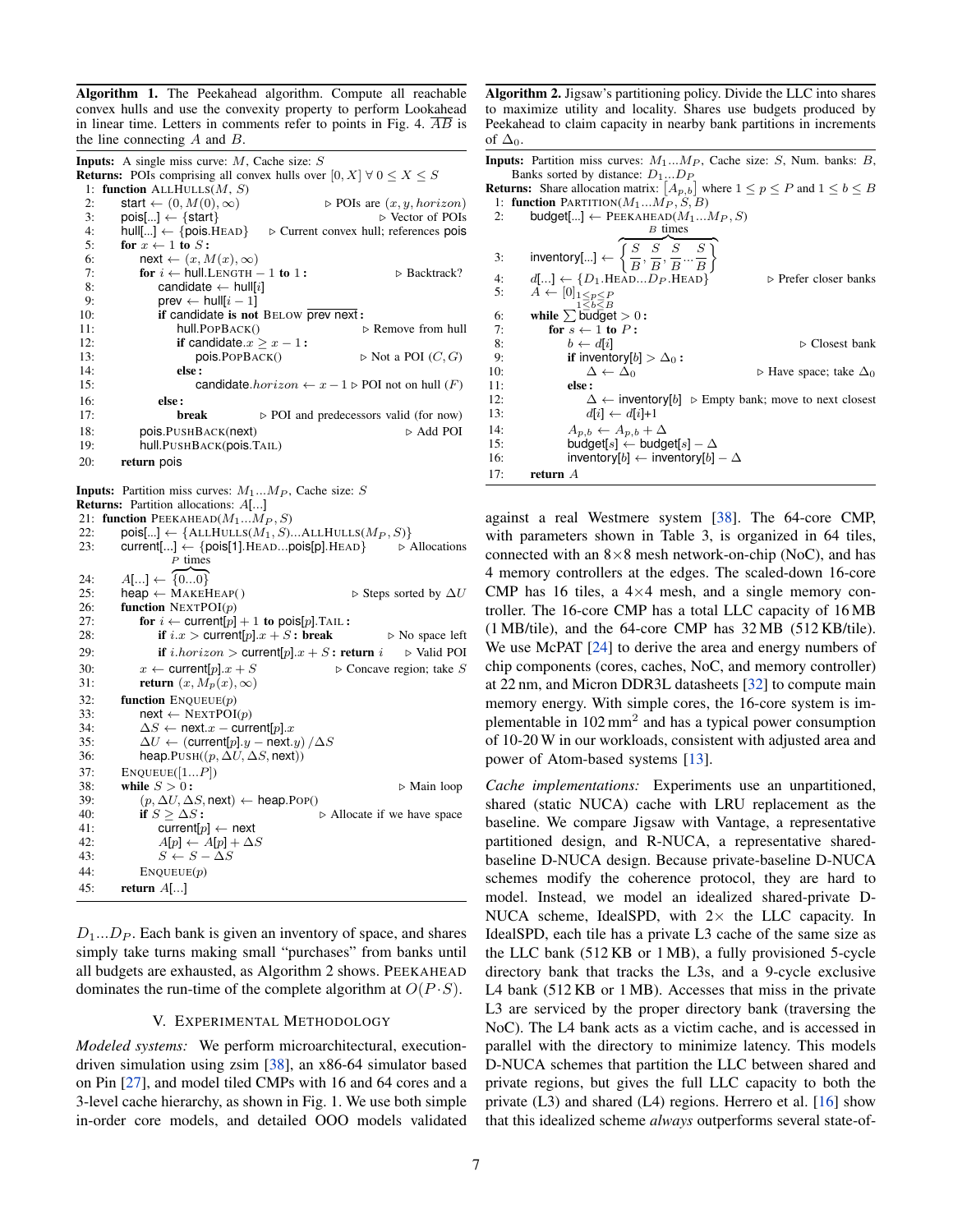<span id="page-7-1"></span>

| Cores                                         | 64 cores, x86-64 ISA, in-order IPC=1 except on memory<br>accesses / Westmere-like OOO, 2 GHz                                                                                                      |
|-----------------------------------------------|---------------------------------------------------------------------------------------------------------------------------------------------------------------------------------------------------|
| L1 caches                                     | 32 KB, 8-way set-associative, split D/I, 1-cycle latency                                                                                                                                          |
| L <sub>2</sub> caches                         | 128 KB private per-core, 8-way set-associative, inclusive,<br>6-cycle latency                                                                                                                     |
| L <sub>3</sub> cache                          | 512 KB/1 MB per tile, 4-way 52-candidate zcache, 9 cycles,<br>inclusive, LRU/R-NUCA/Vantage/Jigsaw, or idealized<br>shared-private D-NUCA with $2 \times$ capacity (IdealSPD)                     |
| <b>Coherence</b><br>protocol                  | MESI protocol, 64 B lines, in-cache directory, no silent<br>drops; sequential consistency                                                                                                         |
| Global<br>NoC<br><b>Memory</b><br>controllers | $8\times 8$ mesh, 128-bit flits and links, X-Y routing, 3-cycle<br>pipelined routers, 1-cycle links<br>4 MCU <sub>s</sub> , 1 channel/MCU, 120 cycles zero-load latency,<br>12.8 GB/s per channel |

Table 3. Configuration of the simulated 64-core CMP.

the-art private-baseline D-NUCA schemes that include sharedprivate partitioning, selective replication, and adaptive spilling (DCC  $[15]$ , ASR  $[2]$ , and ECC  $[16]$ ), often by significant margins (up to 30%).

Vantage and Jigsaw both use 512-line (4 KB) UMONs with 128 ways [\(Sec. III-C\)](#page-3-1), and reconfigure every 50 M cycles. Jigsaw uses 4 UMONs per 1 MB L3 bank, a total storage overhead of 1.4%. Vantage uses utility-based cache partitioning (UCP) [\[34\]](#page-11-17). R-NUCA is configured as proposed [\[14\]](#page-11-6) with 4-way rotational interleaving and page-based reclassification. Jigsaw and R-NUCA use the page remapping support discussed in [Sec. III,](#page-2-0) and Jigsaw implements bulk invalidations with per-bank pipelined scans of the tag array (with 1 MB 4 way banks, a scan requires 4096 tag array accesses). Jigsaw uses thread-private and per-process shares. In all configurations, banks use 4-way 52-candidate zcache arrays [\[36\]](#page-11-23) with  $H_3$  hash functions, though results are similar with more expensive 32-way set-associative hashed arrays.

*Workloads and Metrics:* We simulate mixes of single and multi-threaded workloads. For single-threaded mixes, we use a similar methodology to prior partitioning work [\[34,](#page-11-17) [37\]](#page-11-16). We classify all 29 SPEC CPU2006 workloads into four types according to their cache behavior: insensitive (n), cache-friendly (f), cache-fitting  $(t)$ , and streaming  $(s)$  as in  $[37,$  Table 2], and build random mixes of all the 35 possible combinations of four workload types. We generate four mixes per possible combination, for a total of 140 mixes. We pin each application to a specific core, and fast-forward all applications for 20 billion instructions. We use a fixed-work methodology and equalize sample lengths to avoid sample imbalance, similar to FIESTA [\[17\]](#page-11-41): First, we run each application in isolation, and measure the number of instructions  $I_i$  that it executes in 1 billion cycles. Then, in each experiment we simulate the full mix until all applications have executed at least  $I_i$ instructions, and consider only the first  $I_i$  instructions of each application when reporting aggregate metrics. This ensures that each mix runs for at least 1 billion cycles. Our perworkload performance metric is  $\text{perf}_i = IPC_i$ .

For multi-threaded mixes, we use ten parallel benchmarks from PARSEC [\[5\]](#page-11-42) (blackscholes, canneal, fluidanimate, swaptions), SPLASH-2 (barnes, ocean, fft, lu, radix), and BioParallel [\[19\]](#page-11-43) (svm). We simulate 40 random

<span id="page-7-2"></span>

Figure 6. Throughput and weighted speedup of Jigsaw, Vantage, R-NUCA, and IdealSPD (with  $2 \times$  cache) over LRU baseline, for 140 SPEC CPU2006 mixes on the 16-core chip with in-order cores.

mixes of four workloads. Each 16-thread workload is scheduled in one quadrant of the 64-core chip. Since IPC can be a misleading proxy for work in multithreaded workloads [\[1\]](#page-11-44), we instrument each application with *heartbeats* that report global progress (e.g., when each timestep finishes in barnes). The ten applications we use are the ones from these suites for which we can add heartbeats without structural changes. For each application, we find the smallest number of heartbeats that complete in over 1 billion cycles from the start of the parallel region when running alone. This is the region of interest (ROI). We then run the mixes by fast-forwarding all workloads until the start of their parallel regions, running until all applications complete their ROI, and keep all applications running to avoid a lighter load on longer-running applications. To avoid biasing throughput by ROI length, our per-application performance metric is  $perf_i = ROItime_{i, alone}/ROItime_i$ .

We report throughput and fairness metrics: normalized throughput,  $\sum_i perf_i / \sum_i perf_{i,base}$ , and weighted speedup,  $(\sum_{i} \text{perf}_i / \text{perf}_{i,base})/N_{apps}$ , which accounts for fairness [\[34,](#page-11-17) [40\]](#page-11-45). To achieve statistically significant results, we introduce small amounts of non-determinism [\[1\]](#page-11-44), and perform enough runs to achieve 95% confidence intervals ≤1% on all results.

#### VI. EVALUATION

<span id="page-7-0"></span>We first compare Jigsaw against alternative cache organizations and then present a focused analysis of Jigsaw. A technical report [\[4\]](#page-11-34) includes additional results and experiments.

#### *A. Single-threaded mixes on 16-core CMP*

We first present results with in-order cores, as they are easier to understand and analyze, then show OOO results.

*Performance across all mixes:* [Fig. 6](#page-7-2) summarizes both throughput and weighted speedup for the cache organizations we consider across the 140 mixes. Each line shows the performance improvement of a single organization against the shared LRU baseline. For each line, workload mixes (the  $x$ -axis) are sorted according to the improvement achieved. Lines are sorted independently, so these graphs give a concise summary of improvements, but should not be used for workload-byworkload comparisons among schemes.

[Fig. 6](#page-7-2) shows that Jigsaw is beneficial for all mixes, and achieves large throughput and fairness gains: up to 50% higher throughput, and up to  $2.2 \times$  weighted speedup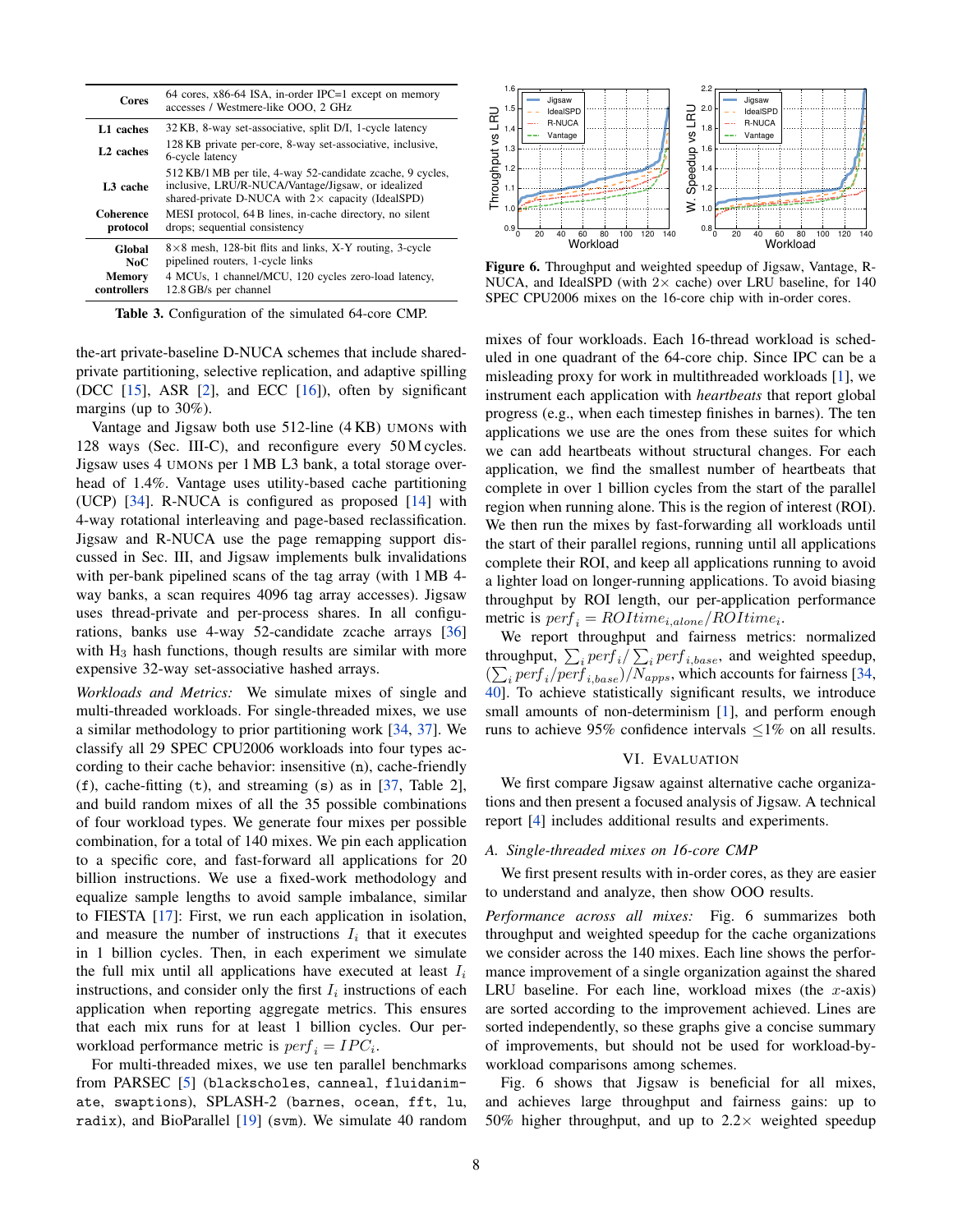<span id="page-8-0"></span>

Figure 7. Execution time breakdown of LRU (L), Vantage (V), R-NUCA (R), IdealSPD (I), and Jigsaw (J), for representative 16-core single-thread mixes. Cycles are normalized to LRU's (*lower is better*).

over an unpartitioned shared cache. Overall, Jigsaw achieves gmean throughput/weighted speedups of 14.3%/18.4%, Vantage achieves 5.8%/8.2%, R-NUCA achieves 8.2%/6.3%, and IdealSPD achieves 10.7%/11.4%. Partitioning schemes benefit weighted speedup more than throughput, improving fairness (despite using UCP, which optimizes throughput). R-NUCA favors throughput but not fairness, and IdealSPD favors both, but note this is an upper bound with twice the cache capacity.

*Performance of memory-intensive mixes:* These mixes have a wide range of behaviors, and many access memory infrequently. For the mixes with the highest 20% of memory intensities (aggregate LLC MPKIs in LRU), where the LLC organization can have a large impact, the achieved gmean throughputs/weighted speedups are 21.2%/29.2% for Jigsaw, 11.3%/19.7% for Vantage, 5.8%/4.8% for R-NUCA, and 8.6%/14% for IdealSPD. Jigsaw and Vantage are well above their average speedups, R-NUCA is well *below*, and IdealSPD is about the same. Most of these mixes are at the high end of the lines in [Fig. 6](#page-7-2) for Jigsaw and Vantage, but not for R-NUCA. R-NUCA suffers on memory-intensive mixes because its main focus is to *reduce LLC access latency, not MPKI*, and IdealSPD does not improve memory-intensive mixes because it provides *no capacity control in the shared region*.

*Performance breakdown:* To gain more insight into these differences, [Fig. 7](#page-8-0) shows a breakdown of execution time for seven representative mixes. Each bar shows the total number of cycles across all workloads in the mix for a specific configuration, normalized to LRU's (the inverse of each bar is throughput over LRU). Each bar further breaks down where cycles are spent, either executing instructions or stalled on a memory access. Memory accesses are split into their L2, NoC, LLC, and memory components. For R-NUCA and Jigsaw, we include time spent on reconfigurations and remappings, which is negligible. For IdealSPD, the LLC contribution includes time spent in private L3, directory, and shared L4 accesses.

We see four broad classes of behavior: First, in *capacityinsensitive mixes* (e.g., fffn0, snnn3) partitioning barely helps, either because applications have small working sets that fit in their local banks or have streaming behavior. Vantage thus performs much like LRU on these mixes. R-NUCA improves performance by keeping data in the closest bank (with single-threaded mixes, R-NUCA behaves like a private LLC

<span id="page-8-1"></span>

Figure 8. System energy across LLC organizations on 16-core, inorder chip: per-mix results, and average energy breakdown across mixes. Results are normalized to LRU's energy (*lower is better*).

organization without a globally shared directory). Jigsaw maps shares to their closest banks, achieving similar improvements. IdealSPD behaves like R-NUCA on low memory intensity mixes (e.g., fffn0) where the shared region is lightly used, but with increasing memory intensity (e.g. snnn3) its directory overheads (network and LLC) make it perform much like LRU. The latter holds for all remaining mixes.

Second, *capacity-critical mixes* (e.g., stnn0) contain applications that do not fit within a single bank, but share the cache effectively without partitioning. Here, Vantage and IdealSPD show no advantage over LRU, but R-NUCA in particular performs poorly, yielding higher MPKI than the shared LRU baseline. Jigsaw gets the benefit of low latency, but without sacrificing the MPKI advantages of higher capacity.

Third, in *partitioning-friendly mixes* (e.g., fftn2 and ttnn2) each application gets different utility from the cache, but no single application dominates LLC capacity. Partitioning reduces MPKI slightly, whereas R-NUCA gets MPKI similar to the shared LRU baseline, but with lower network latency. IdealSPD performs somewhere between Vantage and LRU because it does not partition within the shared region. Jigsaw captures the benefits of both partitioning and low latency, achieving the best performance of any scheme.

Finally, *partitioning-critical mixes* (e.g., tttt3 and fttt2) consist of cache-fitting apps that perform poorly below a certain capacity threshold, after which their MPKI drops sharply. In these mixes, a shared cache is ineffective at dividing capacity, and partitioning achieves large gains. R-NUCA limits apps to their local bank and performs poorly. Jigsaw is able to combine the advantages of partitioning with the low latency of smart placement, achieving the best performance.

In some mixes (e.g., fttt2), IdealSPD achieves a lower MPKI than Vantage and Jigsaw, but this is an artifact of having twice the capacity. Realistic shared-private D-NUCA schemes will always get less benefit from partitioning than Vantage or Jigsaw, as they partition between shared and private regions, but do not partition the shared region among applications.

*Energy:* [Fig. 8](#page-8-1) shows the system energy (full chip and main memory) consumed by each cache organization for each of the 140 mixes, normalized to LRU's energy. Lower numbers are better. Jigsaw achieves the largest energy reductions, up to 72%, 10.6% on average, and 22.5% for the mixes with the highest 20% of memory intensities. [Fig. 8](#page-8-1) also shows the per-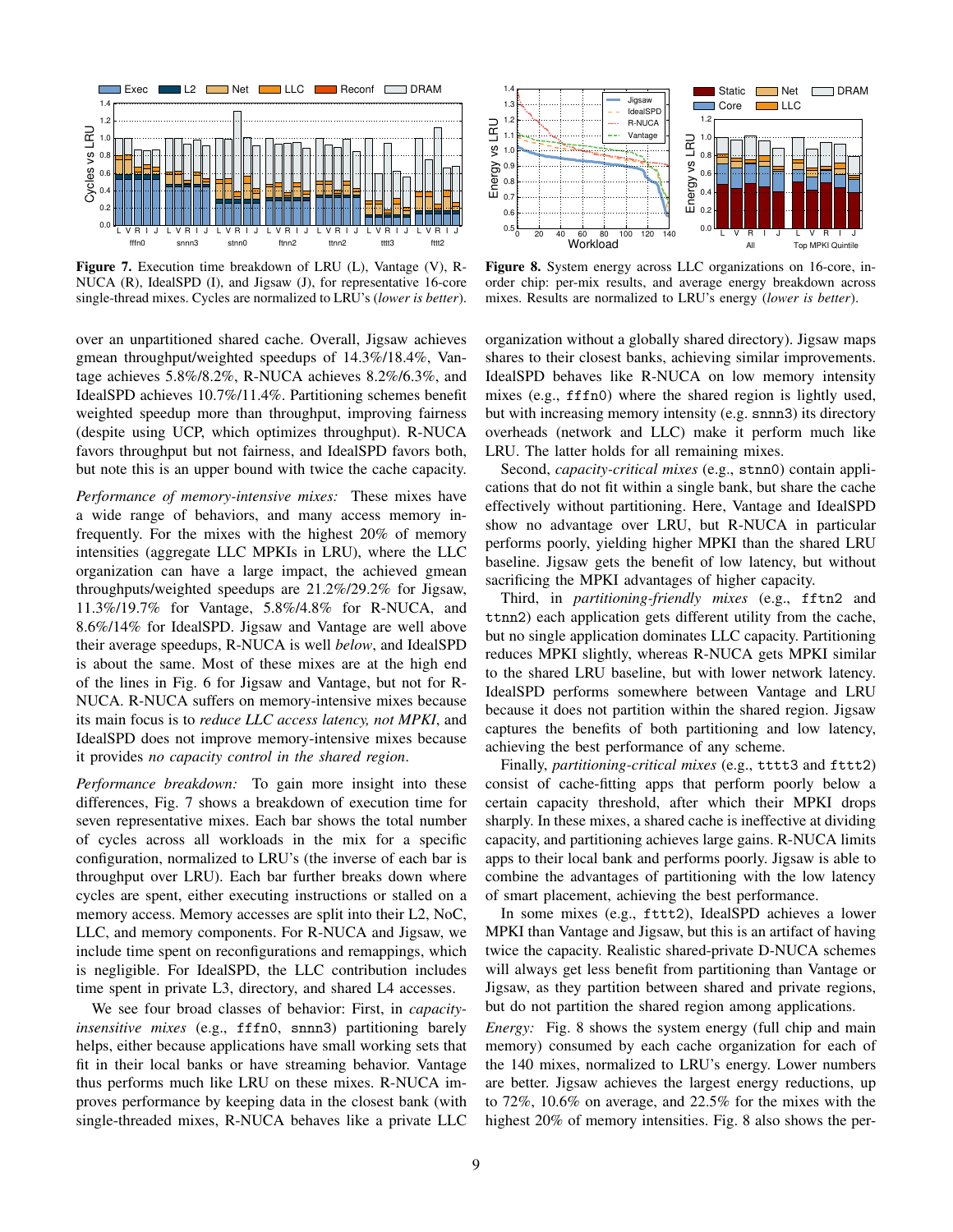<span id="page-9-0"></span>

Figure 9. Throughput and weighted speedup of Jigsaw, Vantage, R-NUCA, and IdealSPD (2× cache) over LRU, for 140 SPEC CPU2006 mixes on 16-core chip with OOO cores and  $4\times$  memory bandwidth.

component breakdown of energy consumption for the different cache organizations, showing the reasons for Jigsaw's savings: its higher performance reduces static (leakage and refresh) energy, and Jigsaw reduces both NoC and main memory dynamic energy. These results do not model UMON or STB energy overheads because they are negligible. Each UMON is 4 KB and is accessed infrequently (less than once every 512 accesses). STBs are less than 400 bytes, and each STB lookup reads only 12 bits of state.

*Performance with OOO cores:* [Fig. 9](#page-9-0) shows throughputs and weighted speedups for each organization when using Westmere-like OOO cores. We also quadruple the memory channels (51.2 GB/s) to maintain a balanced system given the faster cores. Jigsaw still provides the best gmean throughput/weighted speedup, achieving 9.9%/10.5% over the LRU baseline. Vantage achieves 3.2%/2.7%, R-NUCA achieves -1.4%/1.3%, and IdealSPD achieves 3.6%/2.2%. OOO cores tolerate memory stalls better, so improvements are smaller than with in-order cores. Additionally, OOO cores hide short latencies (e.g., LLC) better than long latencies (e.g., main memory), so reducing MPKI (Jigsaw/Vantage) becomes more important than reducing network latency (R-NUCA). Finally, R-NUCA underperforms LRU on 25% of the mixes, with up to 42% lower throughput. These are memory-intensive mixes, where R-NUCA's higher MPKIs drive main memory close to saturation, despite the much higher bandwidth. With infinite memory bandwidth, R-NUCA achieves 4.5%/7.1% average improvements with a worst-case throughput degradation of 15% vs LRU, while Jigsaw achieves 11.1%/11.8%.

## *B. Multi-threaded mixes on 64-core CMP*

[Fig. 10](#page-9-1) shows throughput and weighted speedup results of different organizations on 40 random mixes of four 16 thread workloads in the 64-core CMP with in-order cores. We include two variants of Jigsaw: one with a single per-process share (Jigsaw (P)), and another with additional thread-private shares as discussed in [Sec. IV](#page-4-0) (Jigsaw). Jigsaw achieves the highest improvements of all schemes. Overall, gmean throughput/weighted speedup results are 9.1%/8.9% for Jigsaw, 1.9%/2.6% for Vantage, 5.0%/4.7% for R-NUCA, and 4.5%/5.5% for IdealSPD.

Unlike the single-threaded mixes, most applications are capacity-insensitive and have low memory intensity; only

<span id="page-9-1"></span>

Figure 10. Throughput and weighted speedup of Jigsaw (w/ and w/o per-thread shares), Vantage, R-NUCA, and IdealSPD (2× cache) over LRU, for  $40.4 \times 16$ -thread mixes on 64-core chip with in-order cores.

canneal is cache-friendly, and ocean is cache-fitting. This is why we model a 32 MB LLC: a 64 MB LLC improves throughput by only 3.5%. Longer network latencies emphasize smart placement, further de-emphasizing MPKI reduction. Consequently, Vantage yields small benefits except on the few mixes that contain canneal or ocean. IdealSPD enjoys the low latency of large local banks as well as a large shared cache, but read-write sharing is slower due to the deeper private hierarchy and global directory, ultimately yielding modest improvements. This drawback is characteristic of all private-based D-NUCA schemes. On the other hand, R-NUCA achieves low latency and, unlike the single-threaded mixes, does not suffer from limited capacity. This is both because of lower memory intensity and because R-NUCA uses shared cache capacity for data shared among multiple threads.

Jigsaw (P) does better than Vantage, but worse than Jigsaw due to the lack of per-thread shares. Jigsaw achieves lower network latency than R-NUCA and outperforms it further when partitioning is beneficial. Note that R-NUCA and Jigsaw reduce network latency by different means. R-NUCA places private data in the local bank, replicates instructions, and spreads shared data across all banks. Jigsaw just does placement: per-thread shares in the local bank, and perprocess shares in the local quadrant of the chip. This reduces latency more than placing data throughout the chip and avoids capacity loss from replication. Because there is little capacity contention, we tried a modified R-NUCA that replicates readonly data (i.e., all pages follow a Private  $\rightarrow$  Shared Readonly  $\rightarrow$  Shared Read-write classification). This modified R-NUCA achieves 8.6%/8.5% improvements over LRU, bridging much of the gap with Jigsaw. While Jigsaw could implement fixed-degree replication a là R-NUCA, we defer implementing an adaptive replication scheme (e.g., using cost-benefit analysis and integrating it in the runtime) to future work.

Though not shown, results with OOO cores follow the same trends, with gmean throughput/weighted speedup improvements of 7.6%/5.7% for Jigsaw, 3.0%/3.7% for Vantage, 4.6%/2.1% for R-NUCA, and 4.4%/5.4% for IdealSPD.

### *C. Summary of results*

[Fig. 11](#page-10-2) summarizes LLC performance for both 16- and 64 core mixes. For each cache organization, each mix is represented by a single point. Each point's  $x$ -coordinate is its LLC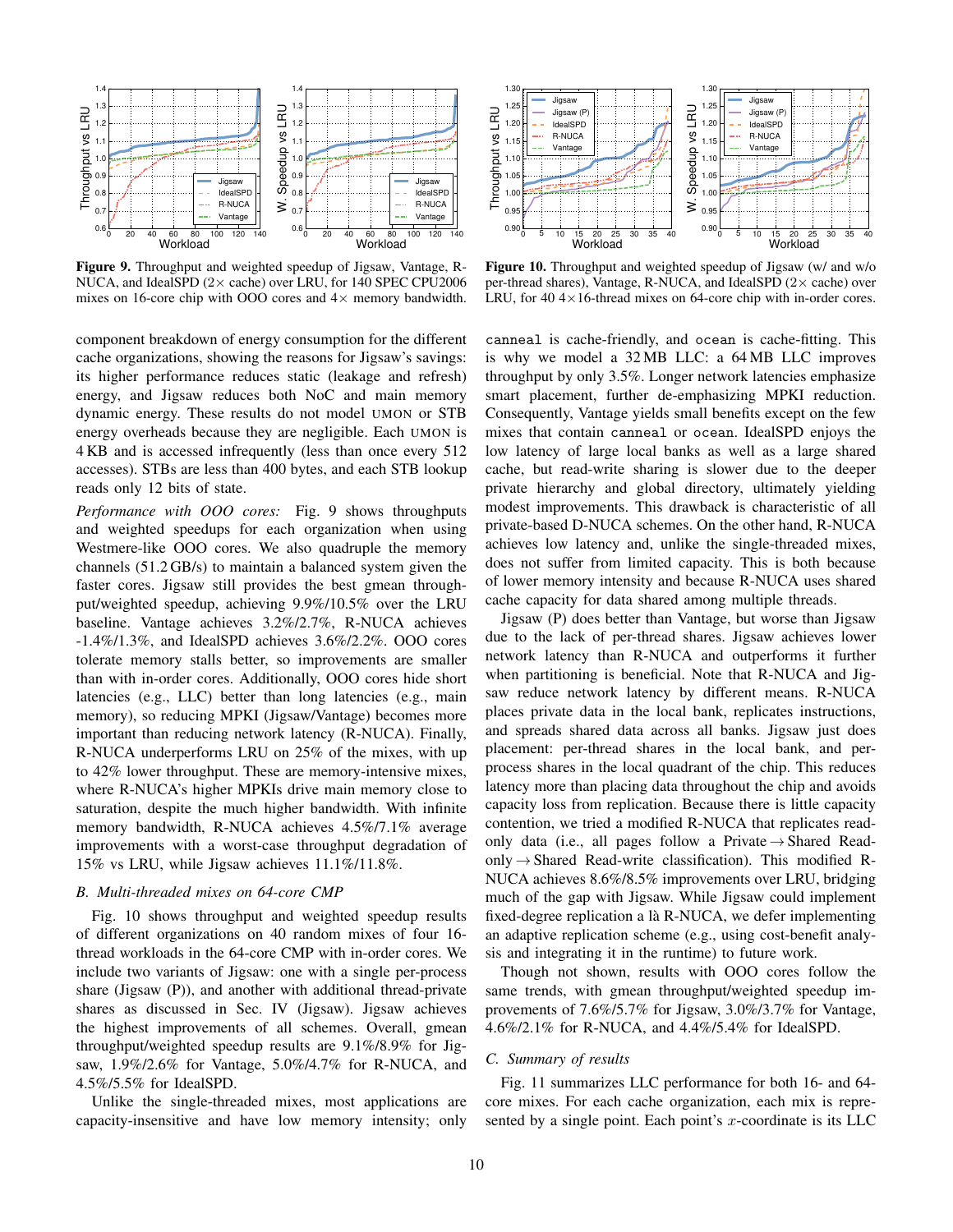<span id="page-10-3"></span><span id="page-10-2"></span>

Figure 11. Intrinsic MPKI and network latency reduction benefits of Jigsaw, Vantage, R-NUCA, and IdealSPD (with  $2 \times$  cache) over LRU. Each point shows the average  $LLC$  + memory latency  $(x)$  and network latency (y) of one mix normalized to LRU's (*lower is better*).

<span id="page-10-4"></span>

| <b>Buckets</b>           | 32           | 64                                         | 128        | 256              | 512              | 1024             | 2048              | 4096              | 8192                |
|--------------------------|--------------|--------------------------------------------|------------|------------------|------------------|------------------|-------------------|-------------------|---------------------|
| Lookahead<br>Peekahead   | 0.87<br>0.18 | 2.8<br>0.30                                | 92<br>0.54 | 29<br>0.99       | 88<br>19         | 280<br>3.6       | 860<br>7.0        | 2.800<br>13       | 10,000<br>26        |
| Speedup<br>ALLHULLS % 87 |              | $4.8\times$ 9.2 $\times$ 17 $\times$<br>90 | 92         | $29\times$<br>95 | $48\times$<br>96 | $77\times$<br>98 | $125\times$<br>99 | $210\times$<br>99 | $380\times$<br>99.5 |

Table 4. Performance of Peekahead and UCP's Lookahead [\[34\]](#page-11-17). Results given in M cycles per invocation.

and main memory latency (excluding network) normalized to LRU, and the y-coordinate is its network latency normalized to LRU; lower is better in both dimensions. This representation tries to decouple each organization's intrinsic benefits in MPKI and latency reduction from the specific timing of the system. Overall, we draw the following conclusions:

- *Vantage is able to significantly reduce MPKI, but has no impact on network latency.*
- *R-NUCA achieves low network latency, but at the cost of increased MPKI for a significant portion of mixes*. Often the losses in MPKI exceed the savings in network latency, so much so that R-NUCA has the worst-case degradation of all schemes.
- *IdealSPD is able to act as either a private-cache or sharedcache organization, but cannot realize their benefits simultaneously.* IdealSPD can match the main memory performance of Vantage on many mixes (albeit with twice the capacity) and R-NUCA's low latency on some mixes. However, IdealSPD struggles to do both due to its shared/private dichotomy, shown by its 7-shape outline in [Fig. 11a.](#page-10-3) Mixes can achieve low latency only by avoiding the shared region. With high memory intensity, global directory overheads become significant, and it behaves as a shared cache.
- *Jigsaw combines the latency reduction of D-NUCA schemes with the miss reduction of partitioning*, achieving the best performance on a wide range of workloads.

## *D. Jigsaw analysis*

<span id="page-10-1"></span>*Lookahead vs Peekahead:* [Table 4](#page-10-4) shows the average core cycles required to perform a reconfiguration using both the UCP Lookahead algorithm and Peekahead as presented in [Sec. IV.](#page-4-0) To run these experiments, we use the miss curves from the 140 16-core mixes at different resolutions. Conventional Lookahead scales near quadratically  $(3.2 \times$  per  $2 \times$  buckets),

<span id="page-10-5"></span>

<span id="page-10-6"></span>Figure 12. Mean throughput improvements on the 140 16-core mixes for a sweep over two architectural parameters. Weighted speedups follow the same trends.

while Peekahead scales sublinearly  $(1.9 \times$  per  $2 \times$  buckets). ALLHULLS dominates Peekahead's run-time, confirming linear asymptotic growth. All previous results use 128 buckets (128-way UMONs), where Peekahead is  $17\times$  faster than Lookahead. Peekahead's advantage increases quickly with resolution. Overall, Jigsaw spends less than 0.1% of system cycles in reconfigurations at both 16 and 64 cores, imposing negligible overheads.

*Sensitivity to reconfiguration interval:* All results presented so far use a reconfiguration interval of 50 M cycles. Smaller intervals could potentially improve performance by adapting more quickly to phase changes in applications, but also incur higher reconfiguration overheads. [Fig. 12a](#page-10-5) shows the gmean throughputs (weighted speedup is similar) achieved by both Jigsaw and Vantage on the 140 16-core mixes, for reconfiguration intervals of 5, 10, 25, 50, 100, 250, and 500 M cycles. Vantage is fairly insensitive to interval length, which is expected since its reconfigurations are fast and incur no invalidations, but also shows that for our target workloads there is little to gain from more frequent repartitionings. In contrast, Jigsaw benefits from longer intervals, as reconfigurations involve bulk invalidations. Performance quickly degrades below 10-25 M cycle intervals, and at 5 M cycles, the overheads from invalidations negate Jigsaw's benefits over Vantage. Both Jigsaw and Vantage degrade substantially with long intervals (250 and 500), but this may be an artifact of having few reconfigurations per run.

To elucidate this further, we also evaluated backing Jigsaw with a directory. We optimistically model an ideal, 0-cycle, fully-provisioned directory that causes no directory-induced invalidations. The directory enables migrations between lines in different banks after a reconfiguration, and avoids all bulk and page remapping invalidations. At 50 M cycles, directorybacked Jigsaw improves gmean throughput by 1.7%. We conclude that a directory-backed Jigsaw would not be beneficial. Even efficient implementations of this directory would require multiple megabytes and add significant latency, energy, and complexity. However, our workloads are fairly stable, we pin threads to cores, and do not overcommit the system. Other use cases (e.g., overcommitted systems) may change the tradeoffs.

<span id="page-10-0"></span>*Sensitivity to* UMON *configuration:* [Fig. 12b](#page-10-6) shows Jigsaw's performance over the 140 16-core mixes with different UMON